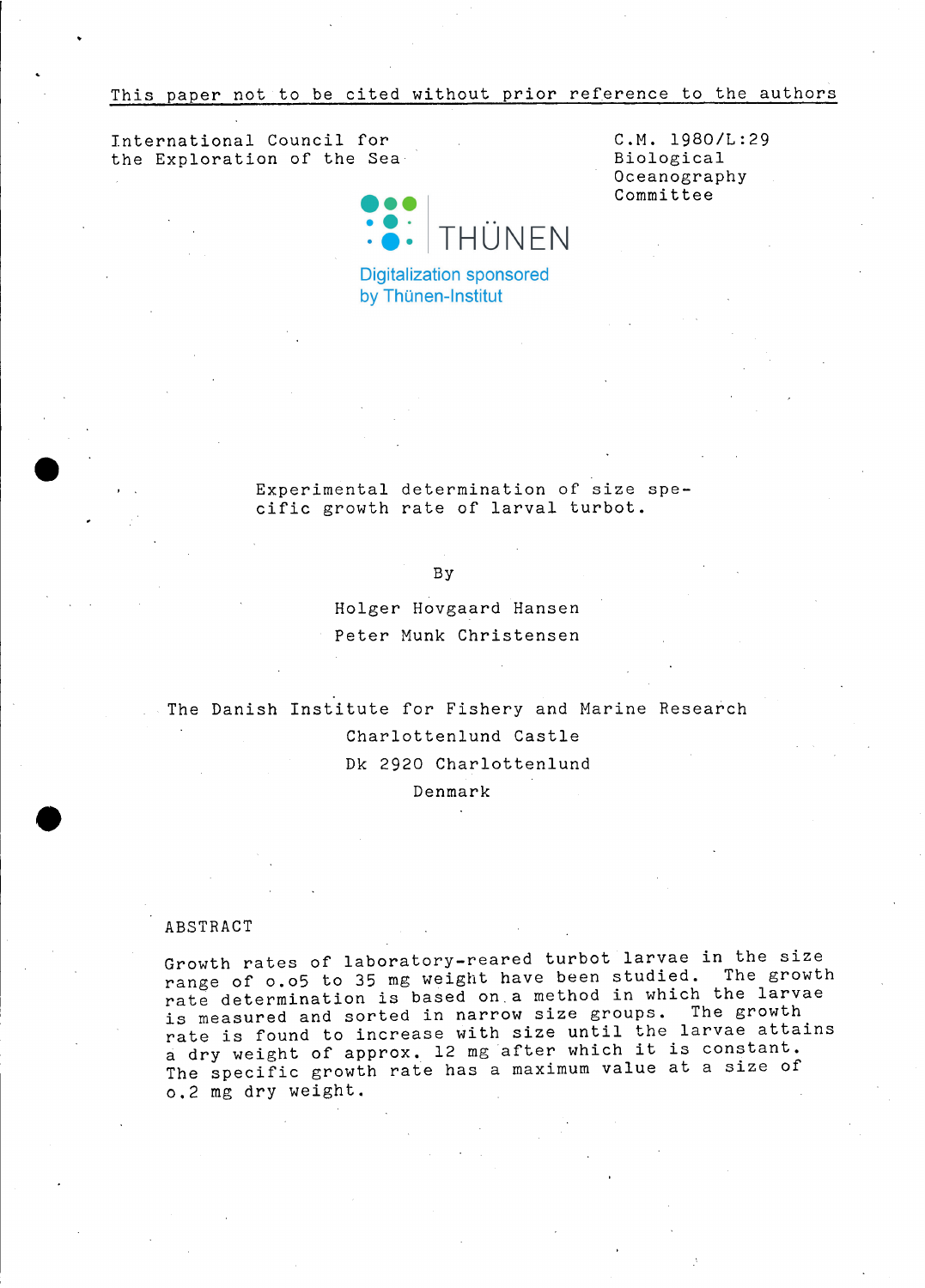## INTRODUCTION

**•** 

Laboratory studies of larval fish growth are usually designed to provide an empirical understanding of the under1ying mechanisms. Most studies so far have focused on growth in relation to age.

Larval fish of the same age, however, may differ with more than <sup>a</sup> factor of <sup>2</sup> in 1ength and this is believed to cause considerable variations in feeding behaviour, preferred food size ( Beyer, 1980), food consumption, etc. and thus in different growth patterns among the members of the same age group. As <sup>a</sup> first step of gaining some insight into the size effect on larval growth this study deals with an experimental determination of size specific growth rate of larval turbot (Scophthalmus\_maximus).

# MATERIALS AND METHODS

# Egg Supply\_and\_Hatching Procedure.

Fertilized turbot eggs were received from Shearwater Fish Farming LTD., Port Erin, Isle of Man. The eggs were incubated in  $34$  % sea water and kept at  $13.5^{\circ}$ C. In order to reduce bacterial infections <sup>50</sup> i.u. of penicillin and streptomycin were added per ml and the eggs were kept suspended by a gentle aeration. After hatching the temperature were raised to 15<sup>0</sup>C as this is the temperature where the most effective yolk absorption takes place (Jones, 1972).

# Control of food concentration.

As food organism were used Brachionus Plicalitis and Artemia nauplii. Brachionus was grown on caked yeast but was

2.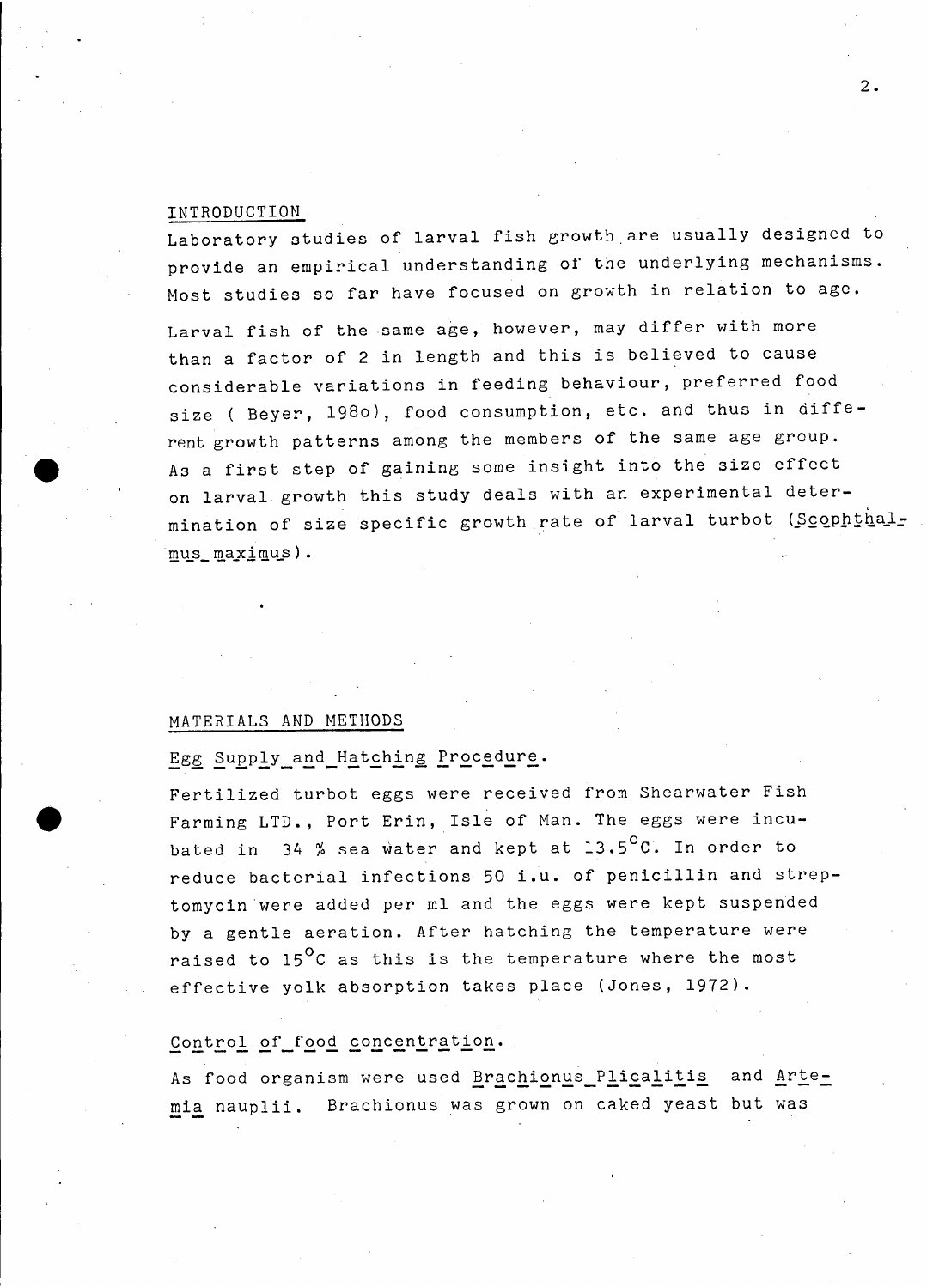transferred to a mixed algal diet (Phaeodactylum, Isocrysis and Dunalliella) 24-48 hours prior to feeding in order to improve the fatty acid composition (Watanabe,1979). Only newly hatched, less than 24 hours old, Artemia nauplii were used as the nutritional value is known to deteriorate with age (Benijts et al, 1975).

The desired concentrations of food items per ml were as follows:

| Day               | $3 - 8$ | 9-11 | $12 - 34$ |  |  |
|-------------------|---------|------|-----------|--|--|
| <b>Brachionus</b> |         |      |           |  |  |
| Artemia           |         | 0.5  |           |  |  |

Assuming <sup>a</sup> random distribution of the food organisms it is possible to compute the sample size needed in order to achieve <sup>a</sup> certain precision (Beyer & Laurence, 1979). As a deviation of 15 % of the desired concentration was accepted, it was decided to take <sup>50</sup> ml samples during the Brachionus phase (day 3 to 11) and 250 ml samples during the Artemia phase (day 12 unward).

The sampling was carried out by taking 10-20 subsamples from different parts of the tank. Each subsample was taken with <sup>a</sup> plastic tube carried down to the buttom thereby ensuring that all parts of the water column were equally sampled. The subsamples were pooled, concentrated and the numbers of food organisms were counted using a microscope.

The food concentratioh was kept in an interval of the desired level <sup>±</sup> <sup>50</sup> %, i.e. between <sup>4</sup> and <sup>10</sup> Brachionus per ml and 1 and 3 Artemia per ml.

# Rearing conditions.

•

During the experimental period <sup>6</sup> series of experiments were made. The rearing conditions differt somewhat between the series as shown below: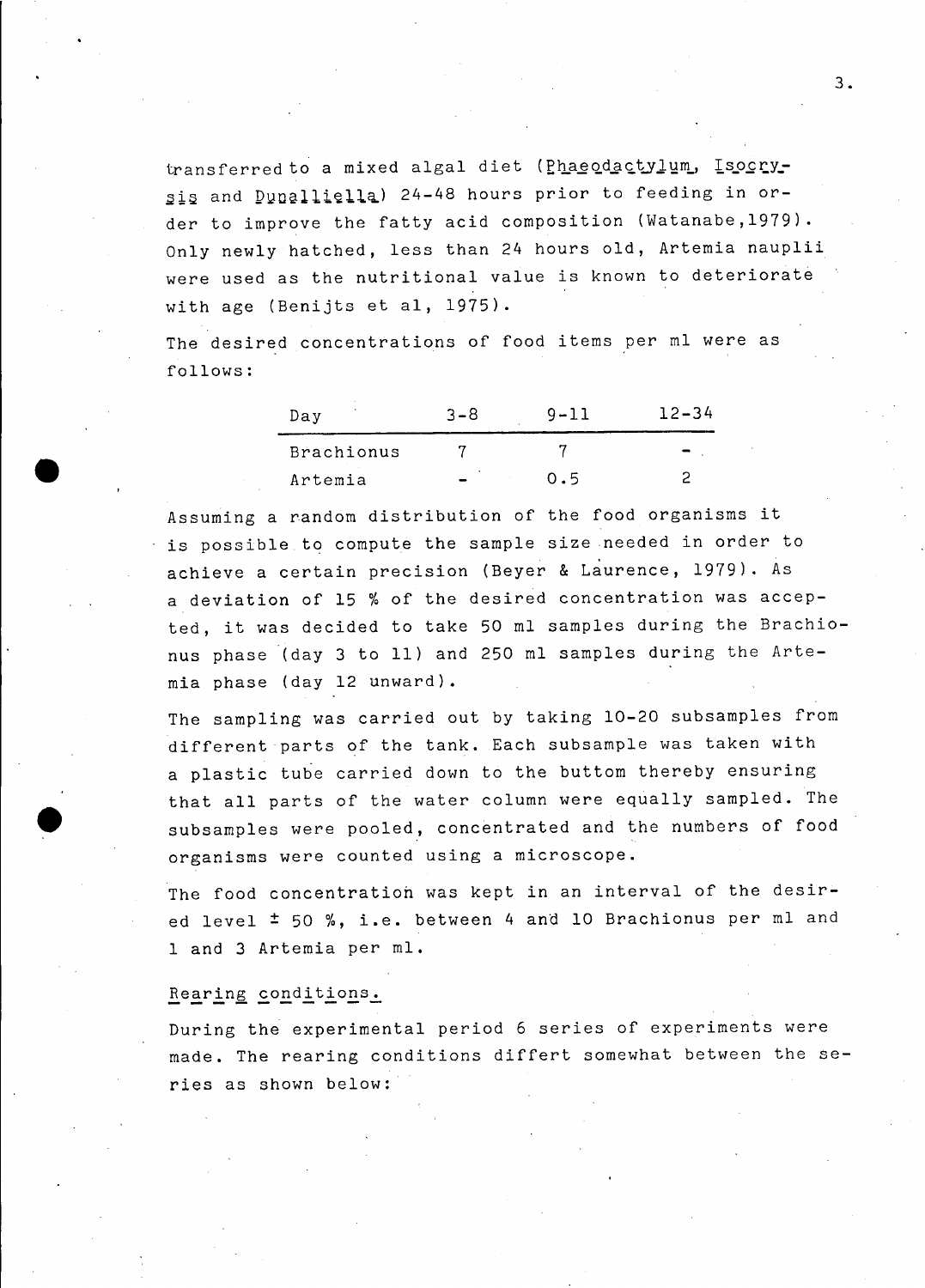| Serie    | No of ex-<br>periment | Start of ex-<br>periments<br>(days after<br>hatching) | Duration<br>of expe-<br>riments<br>(days) | Food or-<br>ganism     | Light<br>intensity<br>at surface<br>(Lux) |  |
|----------|-----------------------|-------------------------------------------------------|-------------------------------------------|------------------------|-------------------------------------------|--|
| A        | 2                     | 4                                                     | 4                                         | Brachionus             | 1800-2200                                 |  |
| C        | 6                     | 8 <sub>1</sub>                                        | 4                                         | Brachionus)<br>Artemia | 800-1200                                  |  |
| D        | 7                     | 12                                                    | 6                                         | Artemia                | 800-1200                                  |  |
| E        | 10                    | 18                                                    | 6                                         | Artemia                | 800-1200                                  |  |
| $\Gamma$ | 10                    | 24                                                    | 6                                         | Artemia                | 800-1200                                  |  |
| G        | 10                    | 30                                                    | 4                                         | Artemia                | 800-1200                                  |  |

The experiments were carried out in grey cylindrical PVC tanks containing 5, 10, <sup>15</sup> or <sup>20</sup> litres. In the bottom of the tanks was mounted an outlet tube covered by an 180 *-pm* plankton net, which prevented any loss of Artemia nauplii.

During the <sup>A</sup> and <sup>C</sup> experimental series, when Brachionus was used as food, no water circulation was applied. In the later series the water was replaced with fresh water at a rate increasing from 1 to 10 turnovers per day.

<sup>A</sup> continuous lignting by two 40 <sup>W</sup> cool-white fluorescent tubes was used. The temperature was kept between 18 and 20 $^{\circ}$ C. Due to problems with temperature control, the temperature accidentally rose to 22 $^0$ C in a short period in the experimental serie E.

#### Sorting procedure.

**•** 

Before the experiments the length of all larvae were measured. Measurements were made on living larvae. The larvae were gently transferred to <sup>a</sup> small petri dish and measured using <sup>a</sup> ocular micrometer. No anaesthetic was used. The error of the length measurement was estimated by repetitative trials to  $\ddagger$  1 per cent.

The larvae were sorted in different size groups according to the length. The size groups used in the experiments are shown in Table 1.

4.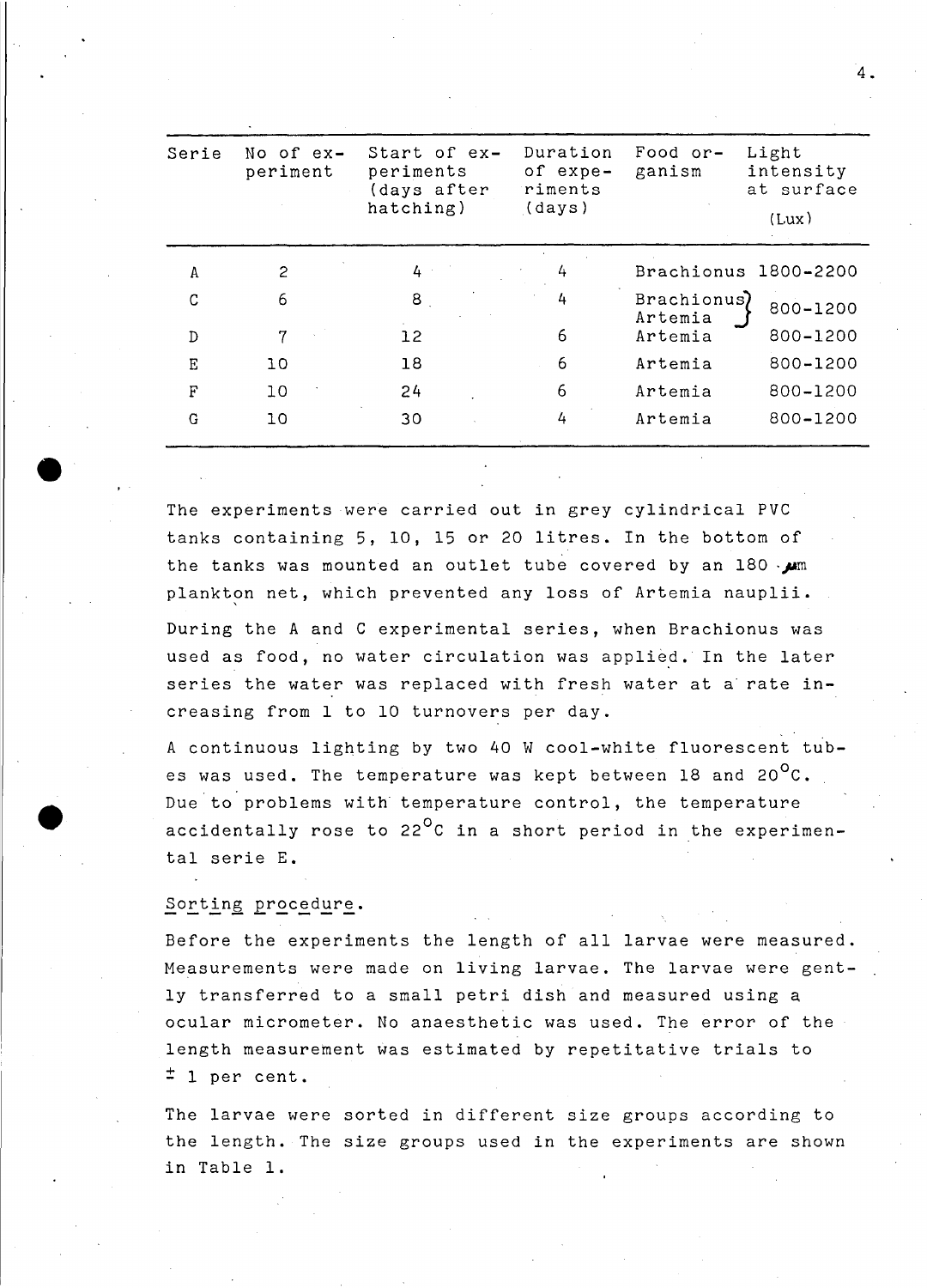After termination of the experiments all surviving larvae were measured again. From all series <sup>a</sup> sampIe of approximately 40 larvae covering the total size span was selected for measurement of body height, mouth width and dry weight.

The height/length ratios, the length weight key and the length/ mouth-width key are reported elsewhere (Christensen og Hansen, 1980).

## RESULTS

**•** 

r---------------------~~-- --- ---- ------~-----

The length is <sup>a</sup> questionable measure of larvae size beeause the growth is not isometrie. Instead is used the dry weight derived from the length/weight key.

Sinee no size measurement is available between the start and the end of an experiment the true growth pattern during this period is not known. By assuming an exponential growth, the growth rate will be proportional to the instantaneous weight, i.e.

$$
\frac{\mathrm{d}W}{\mathrm{d}t} = rW
$$

where <sup>r</sup> (the speeific growth rate) is estimated as

r = 1n  $(W_{T2}-W_{T1})/(T2-T1)$  where  $W_{T1}$ ,  $W_{T2}$  is the mean weight at time Tl and T2.

The mean weight of the larval population in the middle of the time interval Tl-T2 is determined as

$$
W_{T1.5} = W_{T1} e^{r(T2-T1)/2}
$$

and the growth rate in the middle of the time interval is then

$$
\frac{dw}{dt} = W_{T1.5} r
$$

The growth rates versus mean larval size are shown in fig. 1.

It appears that the change in growth rate is deereasing as dry weight increases and tends to stabi1ize at <sup>a</sup> constant va1ue of approx. 1.8 mg dry weight per day when the larvae attains <sup>a</sup> dry weight of more than 12-13 mg. <sup>A</sup> constant growth rate is equivalent to linear growth.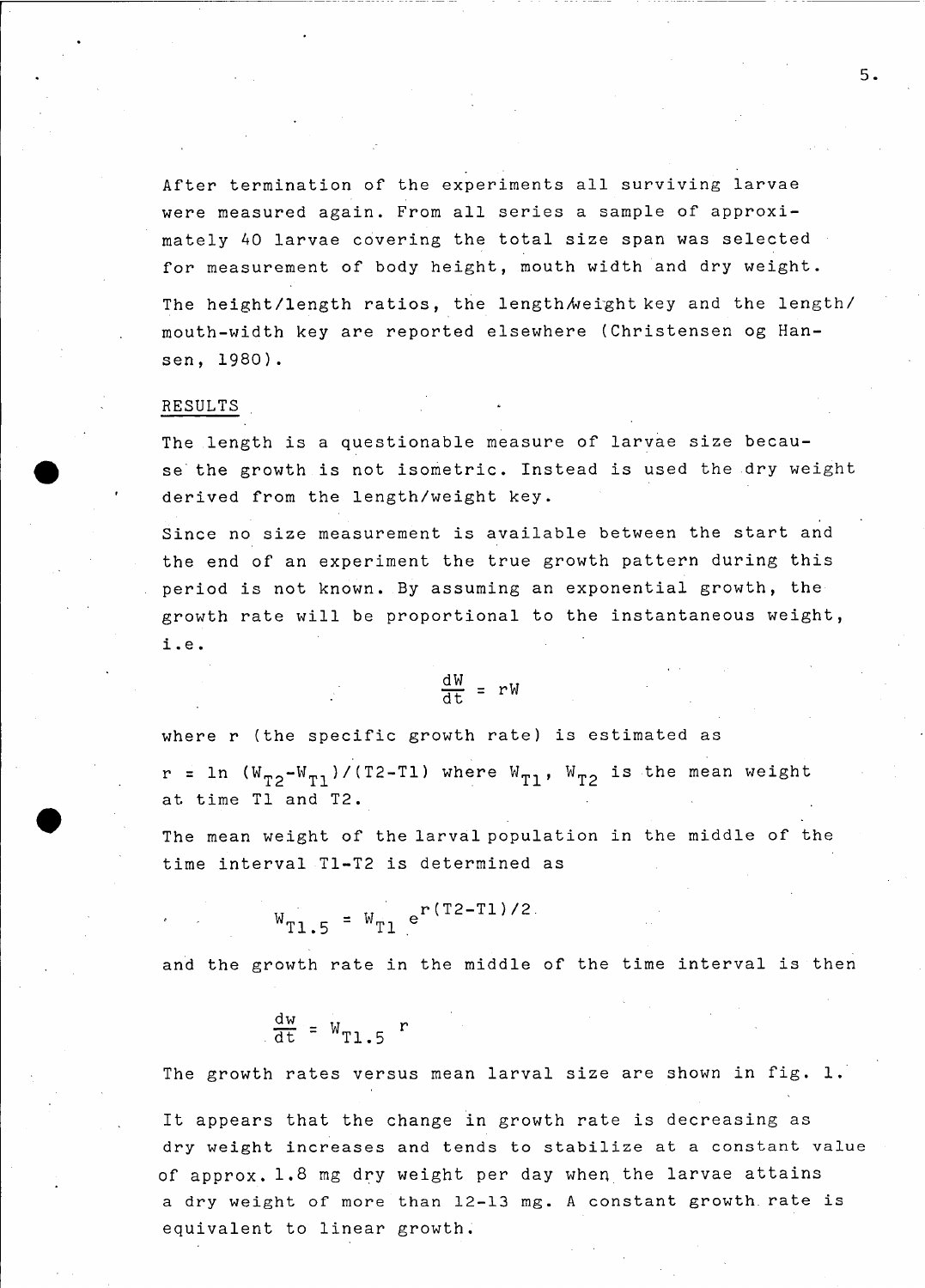The specific growth rate increases as the larval mean weight approaches 0.2 mg dry weight after which it declines again, as shown in fig. 2.

# DISCUSSION

**•** 

There are certain advantages arising from measuring growth by the above mentioned method compared to the standard method in which samples of larvae are taken out and weighed at daily intervals. First of all it seems reasonable to re- ,late growth to weight instead of age since many of the factors - which ultimately control the growth i.e. respiration, consumption, swimming speed - are thought to be depended on size. In this connection it is interesting to ascertain that when comparing larvae of same size but of different age  $(e.g.$ experiment C6 and D3) no distinct age deperidence is found.

Secondly, when working with narrow size groups will an effect of <sup>a</sup> size depended death rate - which can blur the true growth pattern in a batch culture - be highly reduced. At last, as the same larvae are used for determining the starting and final weights, there are no problems with respect to taking out representative samples.

There is a major uncertainty concerning the interpretation of the results as to whether the handling of the larvae alters. their growth performance. Another drawback is the determination of weight by a length/weight key'which was applied as no methods for the weighting of living fish larvae are available.

As <sup>a</sup> new method is applied it is not possible to compare the results directly with others. Nevertheless specific growth rates calculated from data presented by Person-Le Royet et al (1978) and own batch culture data (Christensen and Hansen, 1980) show the greatest values for turbot larvae at ages of 10-15 daysi.e. when the mean larval size is about .15-.4 mg dry weight. <sup>A</sup> similar conclusion about <sup>a</sup> maximum specific growth rate after only <sup>a</sup> short lifespan might be postulated for the winter flounder on basis of data from Laurence (1975) although the author reaches another conclusion. A lineary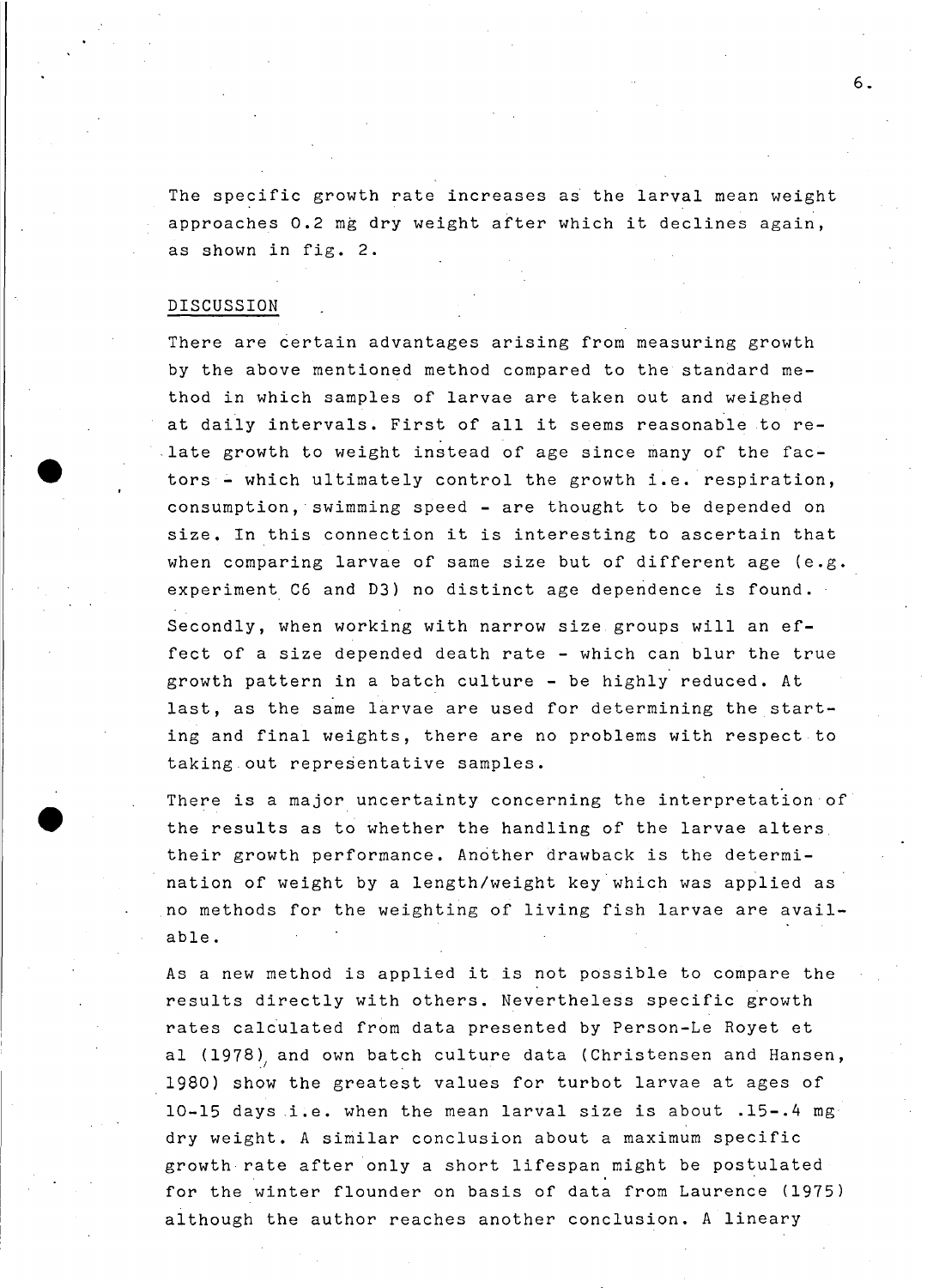growth of older plaice larvae, as described by Ryland (1966) would also be in accordance with the growth pattern shown in fig. 1.

7.

From the growth pattern depictured in fig. <sup>2</sup> it was further possible to predict the development in the eoefficient of variation in <sup>a</sup> bateh experiment. This was done by simulating the growth of a small.and a big larvae from day 4 to day 32, having initial weights of 0.0275 mg and 0.0525 respectively. The fraction  $W_{\text{big}}/W_{\text{small}}$  is then used as an index of the eoefficient of variation. This index is then eompared with observed coefficients of variations from bateh experiments carried out by Christensen and Hansen, 1980, as shown in fig. 3. The two indices have similar trends.

The results of these experiments shows that by sorting the larvae by size new aspects of the growth pattern is exposed. The two descriptions of growth, the one relating to size and the other to age may thus supplement eaeh other in future studies.

#### REFERENCES

**•** 

- Benijts, F. , E. van Voorden and P. Sorgeloos, 1975: Changes in the biochemieal eomposition of the early stages of the brime shrimp, Artemia salina - loth. European Symposium on Marine Biology, Ostend, Belgium,Sept. 17-23, 1975 , Vol. 1:1-9 .
- Beyer, J.E.,198o:Feeding Sueees of Clupeoid Fish Larvae and Stochastic Thinking - DANA,Vol.1,65-91.
- Beyer, J.E. and G.C.Laurence, 1980:A Stochastic model of larval fish growth - Ecol. Modeling 8.
- Christensen, P.M and H.H.Hansen, 198o:Vækst og overlevelse for larver af pighvar (Scophthalmus maximus) - Internal report no. 125, D.F.&H .
- Jones, A. ,1972: Studies on egg developement and larval rearing of turbot (Scophthalmus maximus) and brill (Scophthalmus rhombus), in the laboratory. - J.' mar.Biol.Ass. U.K. 52, 965-986 .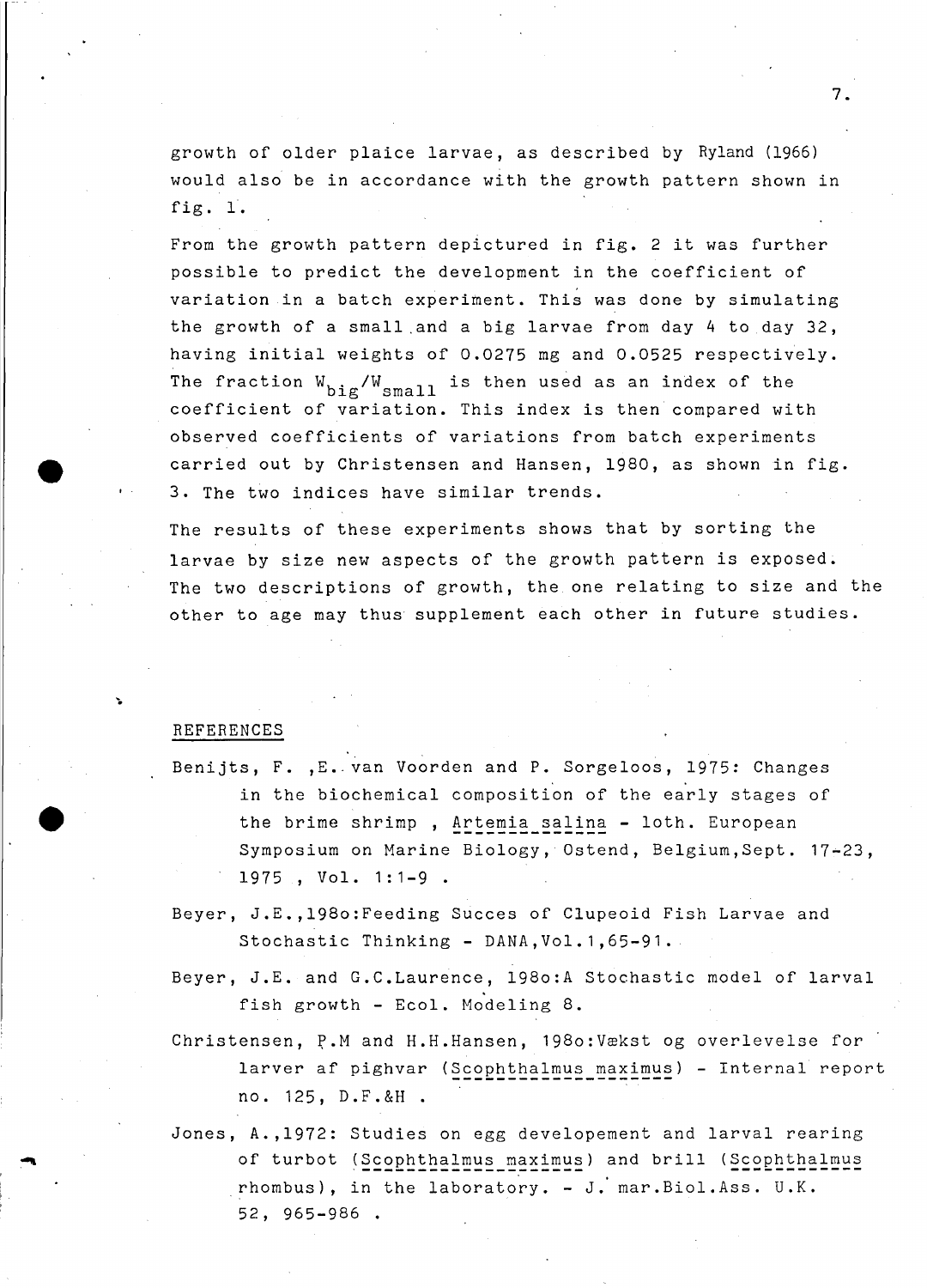- Laurence ,G.C., 1975: Laboratory growth and metabolism of the whinter flounder (Pseudopleuronectus americanus) from hatching through metamorphosis at three themperatures.- Mar. Biol. 32, 223-229.
	- Person-Le ruyet, J.,J.C. Alexandre,A. Le Roux, G.Nedelec,1978: La generation 1977 de turbot (Scophthalmus maximus) au Centre Oceanologique de Bretagne. - CNEXO-France. - ICES, C.M. 1978/G:55.
- Ryland , J.S., 1966: Observations on the developement of larvae of the plaice in aquaria. - J.Cons.perm.explor.Mer. Vol 30: 177-195 .
- Watanabe, T., 1979: Nutritional Quality of Living feeds used in seed production of fish. In : Proceedings of the 7. Japan-Soviet Joint Symposium on Aquaculture , Edited by G.Tamamoto.

**•**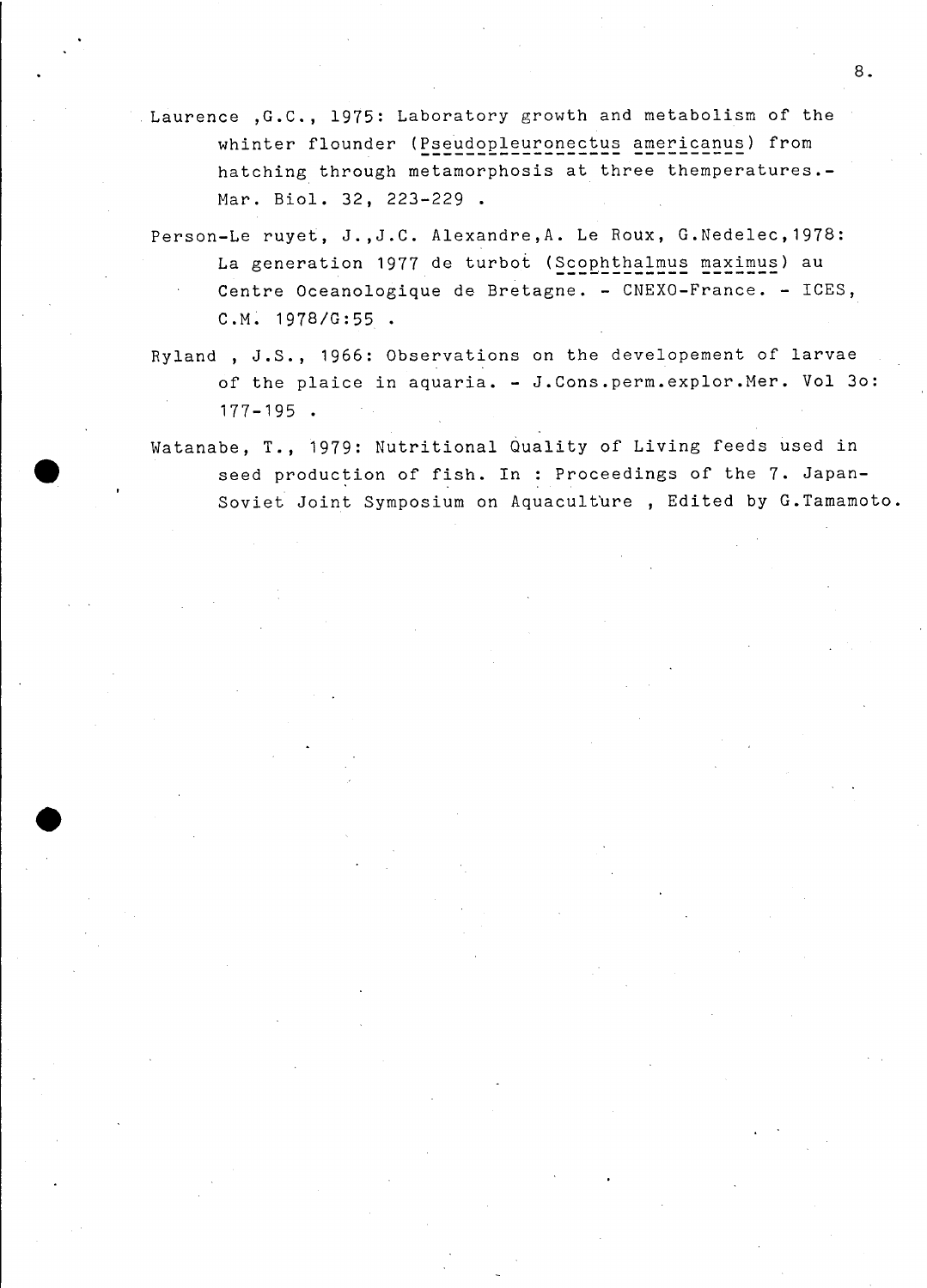| ᇭ.   |  |  |
|------|--|--|
| Tabl |  |  |
|      |  |  |

| Experiment |                    | Day of                   |                              | Numbers of     | Volume          | Larval         |               | Larval.       |       | Mean larval |            | Spec.           | Growth         |               |
|------------|--------------------|--------------------------|------------------------------|----------------|-----------------|----------------|---------------|---------------|-------|-------------|------------|-----------------|----------------|---------------|
|            |                    | start                    | end                          | larvae at      |                 | litres         | lengt start   |               |       | length end  | weight at  |                 |                | growth pr.day |
|            |                    |                          |                              | start          | end             |                | Min.          | Max.          | Min.  | Max         | Start      | end             | rate           | mF            |
|            |                    |                          |                              |                |                 |                | mm            | mm            | mm    | mm          | mg         | mg              | pr day         |               |
|            | A <sub>1</sub>     | 4                        | 8                            | 143            | 75              | 10             |               | $3,21$ $3,56$ | 3;33  | 4,55        | 0,035      | 0.064           | 0.15           | 0.007         |
|            | A <sub>2</sub>     |                          | $\qquad \qquad \blacksquare$ | 216            | 178             | 15             |               | 3,60 3,84     | 3,64  | 4,83        |            | $0,043$ $0,106$ | 0.22           | 0.015         |
|            | $c_1$              | З                        | 12                           | 21             | $\pmb{7}$       | 5              |               | 3,29 3,56     | 3,25  | 4,24        | 0,033      | 0,66            | 0.17           | 0.008         |
|            | C <sub>2</sub>     | $\blacksquare$           | $\overline{\phantom{a}}$     | 74             | 49              | 15             |               | 3,60 3,88     | 3,52  | 4,51        | 0,050      | 0,086           | 0.13           | 0.009         |
|            | C <sub>3</sub>     |                          |                              | 99             | ${\bf 77}$      | 2o             | 3,92          | 4,20          | 3,88  | 5,94        |            | $0,075$ $0,212$ | 0.26           | 0.033         |
|            | C <sub>4</sub>     |                          | ۳.                           | 113            | 98 ·            | 2o             | 4,24          | 4,51          | 4,67  | $6,18$ .    |            | o,110 o,339     | 0.28           | 0.054         |
|            | C <sub>5</sub>     | ۳.<br>-                  |                              | 62             | 51              | 15             | 4,55          | 4,83          | 4,83  | 7,05        |            | 0,154.0,469     | 0.28           | 0.074         |
|            | C <sub>6</sub>     | ÷,                       |                              | 24             | 19 <sup>°</sup> | 5              | .4,87         | 5,43          | 5,70  | 7,44        |            | $0,212$ $0,641$ | 0.28           | 0.102         |
|            | $\overline{D}$ 1   | 12                       | 18                           | 40             | So              | 15             | 3,52          | 4,20          | 3,72  | 6,18        |            | 0,070 0,299     | 0.24           | 0.035         |
|            | D <sub>2</sub>     | $\overline{\phantom{0}}$ | $\overline{\phantom{m}}$     | $70 -$         | 61              | 5              | 4,24          | 4,83          | 4,91  | 8,00        |            | $0,141$ 0,720   | 0.27           | 0.086         |
|            | D <sub>3</sub>     |                          |                              | 58             | 57              | 2o             | .4,83         | 5,15          | 6,02  | 9,02        | 0,227      | 1,12            | 0.27           | .0.134        |
|            | D 4                |                          | ≓                            | 52             | 46              | 2o             | 5,23          | 5,46          | 6,26  | 9,50        | 0,304      | 1,44            | 0.26           | 0.172         |
|            | D <sub>5</sub>     |                          |                              | 21             | 2o              | 5              | 5,54          | 5,62.         | 7,44  | 9,11        | 0,374      | 1,55.           | 0.24           | 0.180         |
|            | D <sub>6</sub>     |                          |                              | 67             | 58              | 2o             | 5,70          | 6,10          | 7,13  | 10,3        | 0,437      | 2,01            | 0.25           | 0.239         |
|            | D 7                |                          | $\blacksquare$               | 61             | 58              | 20             | 6,18          | 7,44          | .6,97 | 11,9        | 0,644      | 2,66            | 0.24           | 0.309         |
|            | E <sub>1</sub>     | 18                       | 24                           | 19             | 18              | 5              |               | 5,70.6,10     | 6,97  | 9,66        | 0,459      | 1,43            | 0.19           | 0.154         |
|            | E <sub>2</sub>     |                          | $\qquad \qquad \blacksquare$ | 18             | 13              | 5              | 6,18          | 7,05          | 6,97  | 10,6        | 0,602      | 1,81            | 0.18           | 0.192         |
|            | E 3                |                          | Ξ.                           | 37             | $35$ .          | 15             |               | 6,65 7,37     | 7,76  | 12,2        | 0,873.2,84 |                 | 0.20           | 0.310         |
|            | $E/4^{\mathbf{X}}$ |                          | $\equiv$                     | 31             | 3               | 15             |               | 7,44.8,00     | 10,5  | 10,9        | 1,12       | 3,04            | $\blacksquare$ |               |
|            | E <sub>5</sub>     |                          | $\overline{\phantom{0}}$     | 52             | 44              | 2o             | 8,08          | 8,63          | 9,98  | 13,6        | 1,44       | 4,59            | 0.19           | 0.496         |
|            | E 6                |                          |                              | 50             | 47              | 2o             | 8,71          | 9,27          | 9,50  | 13,9        | $1,80-$    | 5,63            | 0.19           | 0.605         |
|            | $E$ 7              | L.                       | $\blacksquare$               | 51             | 46              | 2o             | 9,35          | 9,90          | 11,9  | 17,3        | 2,22       | 7,82            | 0.21           | 0.876         |
|            | E 8                |                          |                              | 30.            | 29              | 15             | 9,98 11,9     |               | 14,1  | 17,4        | 3,06       | 10,6            | $\circ$ .21.   | 1.184         |
|            | E 9                |                          |                              | 34             | 3 <sub>o</sub>  | 25             | 9,98 12,0     |               | 14,3  | 18,4        | 3,31       | 11,7            | 0.21           | 1.307         |
|            | Elo                | ٠                        | $\overline{\phantom{0}}$     | $\cdot 8$      | 8               | 5              | 12,3          | 13,1          | 16,2  | 18,1        | 5,22       | 13,6            | 0.16           | 1.336         |
|            | $F_1$              | 24                       | 30                           | 10             | $^{\circ}$ 5    | 5              | 6,7           | 7,9           | 8,4   | 12,4        | o,982      | 3,11            | 0.16           | 1.231         |
|            | F <sub>2</sub>     |                          | -                            | 17             | lo              | 5              | 8,1           | 9,2           | 10,5  | 13,9        | 1,56       | 5,26            | 0.15           | 1.547         |
|            | F <sub>3</sub>     |                          |                              | 12             | $\overline{7}$  | 5              | 9,3           | 9,8           | 12,7  | 14,1        | 2,15       | 6,15            | 0.13           | 1.720         |
|            | F <sub>4</sub>     |                          |                              | 43             | 40              | 2 <sub>o</sub> | 10,0          | 11,7          | 13,5  | 16,3        | 3,29       | 9,05            | 0.11           | 1.763         |
|            | F 5                |                          |                              | 39             | 37              | 20             | 11,9.13,0     |               | 15,2  | 18,4        | 5,04       | 13,1            | 0.07           | 1.526         |
|            | F 6                |                          |                              | 27             | 24              | $\cdot$ 15     | 13,1 13,6     |               | 16,3  | 18,7        | 6,15       | 13,9            | 0.08           | 1.975         |
|            | F 7.               |                          |                              | 43             | 40 <sub>o</sub> | 2o             | 13,8 14,9     |               | 17,3  | 19,8        | $.7,7$ o   | 17,6            | 0.08           | 2.094         |
|            | F 8                |                          |                              | 41             | 38              | 20             | $15,1$ 16,2   |               | 18,2  | 20,4        | 9,7o       | 20,2            | 0.07           | 2.107         |
|            | F 9                |                          |                              | 46             | 45              | 20             | $16,3$ $18,1$ |               | 19,3  | 21,9        | 13,3       | 23,8            | 0.06           | 1.835         |
|            | Flo                |                          |                              | 15             | 15              | 5              | 18,2 19,6     |               | 20, 6 | .22, 3      | 17,3       | 26, 6           | 0.04           | 1.450         |
|            | $G_1$              | 30                       | 34                           | .15            | 14              | 5              | $12,0$ 13,6   |               | 15,0  | 16,3        | 5,57       | 10,6            | 0.19           | 0.335         |
|            | G <sub>2</sub>     |                          |                              | 15             | 14              | 5              | 13,8 14,9     |               | 16,6  | 18,1        | 7,76       | 14,0            | 0.20           | o.581         |
|            | G <sub>3</sub>     |                          |                              | $25 -$         | 25              | 15             | 15,0 16,2     |               | 16,6  | 19,3        | 9,84       | 16,8            | 0.18           | .0.637        |
|            | $G$ 4              |                          |                              | 48             | 48              | 2o             | 16,3 18,1     |               | 18,4  | $21,1$ .    | 13,5       | 20,6            | 0.17           | 0.920         |
|            | G <sub>5</sub>     |                          |                              | 45             | 45              | 2 <sub>o</sub> | 18,2 19,3     |               | 18,8  | 21,5        | 17,7       | 23,8            | 0.16           | 1.287         |
|            | G <sub>6</sub>     |                          |                              | 2o             | 20              | 2o             | 19,5 20,0     |               | 20, 4 | 22,8        | 20,3       | 28,2            | 0.14           | 1.259         |
|            | $G$ $7$            |                          |                              | 22             | 22              | 20             | $20,1$ $20,6$ |               | 21,9  | 23,3        | 22,4       | 30,8            | 0.14           | 1.608         |
|            | G.8.               |                          |                              | 2 <sub>o</sub> | 2 <sub>o</sub>  | 2o             | $20,8$ 21,2   |               | 22,2  | 23,6        | 24, 6      | 33,0            | 0.12           | 1.705         |
|            | G <sub>9</sub>     |                          |                              | 9              | 9               | 5              | $21,5$ $21,9$ |               | 22,5  | 24,6        | 27,6       | 34,9            | 0.10           | 1,736         |
|            | G1O                |                          |                              | $\mathbf{7}$   | $\mathbf{7}$    | 5              | $22,0$ $22,3$ |               | 22,7  | 24,4        | 29,5       | 35,5            | 0.07           | 1.541         |
|            |                    |                          |                              |                |                 |                |               |               |       |             |            |                 |                |               |

 $9.$ 

<sup>x</sup>The growth rates are not computed due to the verry high mortality.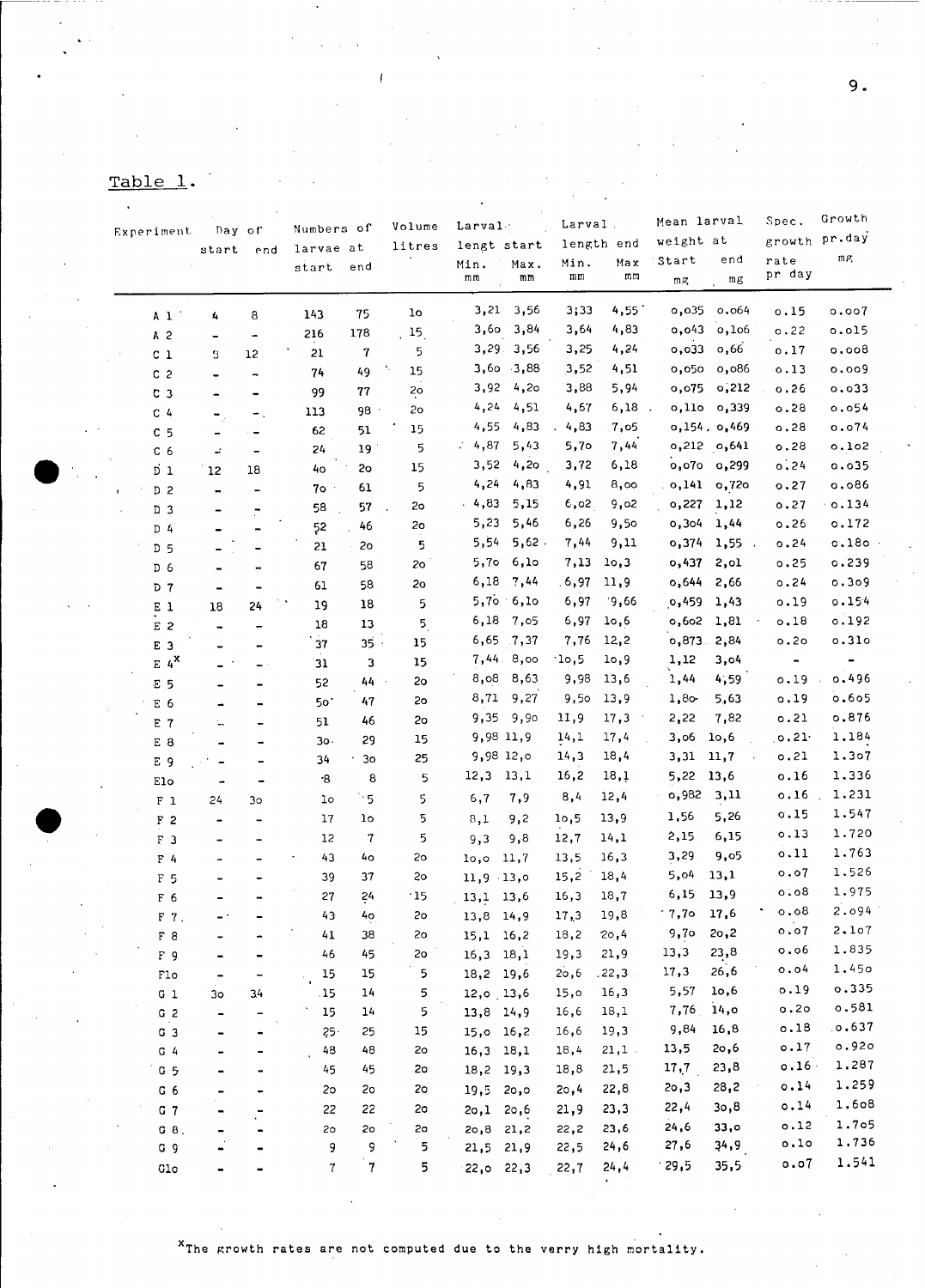



<sup>10</sup>.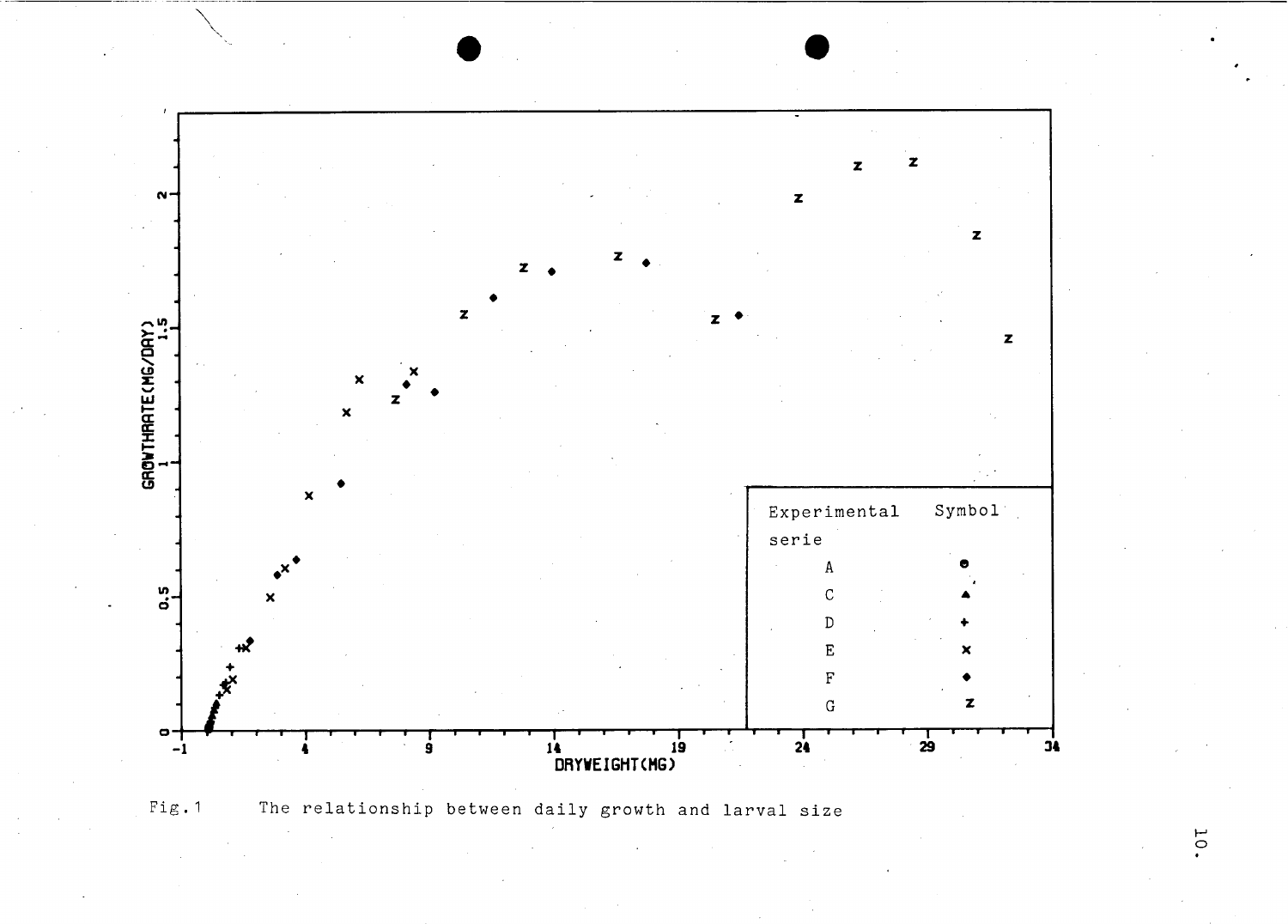